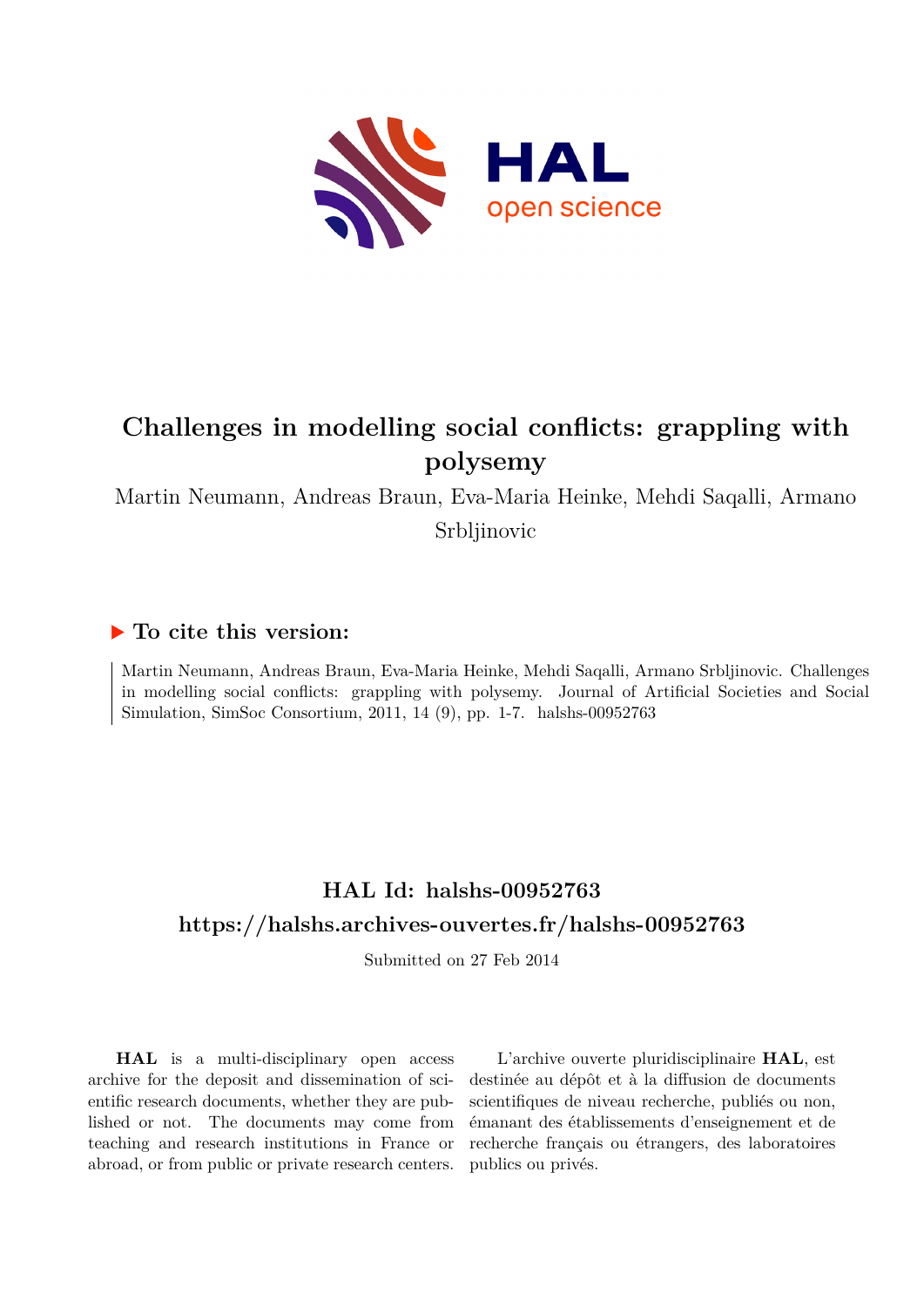

### Martin [Neumann,](http://jasss.soc.surrey.ac.uk/14/3/9/neumann.html) Andreas Braun, Eva-Maria Heinke, Mehdi Saqalli and Armano Srbljinovic (2011)

### **Challenges in Modelling Social Conflicts: Grappling with Polysemy**

Journal of Artificial Societies and Social Simulation **14** (3) 9 <http://jasss.soc.surrey.ac.uk/14/3/9.html>

Received: 03-May-2011 Accepted: 06-Jun-2011 Published: 30-Jun-2011

# **Abstract**

This discussion paper originates from the preceding annual workshop of the Special Interest Group on Social Conflict and Social Simulation (SIG-SCSS) of the ESSA. The workshop especially focused on the need to identify and examine challenges to modeling social conflicts. It turned out that the polysemous nature of social conflicts makes it very difficult to get a grasp of their complexity. In order to deal with this complexity, various dimensions have to be taken into consideration, beginning with the question of how to identify a conflict in the first place. Other dimensions include the relation of conflict and rationality and how to include non-rational factors into conflict models. This involves a conception of organized action. Finally, guiding principles for model development are being discussed. We would like to invite readers of the Journal of Artificial Societies and Social Simulation to 'sow the seeds' of this debate.

#### **Keywords:**

Social Conflicts, Conflict Models, Modelling Challenges, Polysemy, Rationality, Emotions

# **Introduction**

- **1.1** The European Social Simulation Association (ESSA) Special Interest Group on Social Conflict and Social [Simulation](http://www.essa.eu.org/Special Interest Groups/SIGOnSocialConflictAndSocialSimulationSCSS) (SIG-SCSS) was formed in 2008 with the aim to promote and strengthen the field of social simulation in the domain of conflict research. A further aim was to provide an organisational platform for researchers who work on social conflict and social simulation to share, discuss and disseminate their work. The group has, among others, established a short but lively tradition of annual meetings, starting with the first workshop in Toulouse, France, in 2008; followed by the meeting in Zagreb, Croatia, in 2009; and the latest one in Aachen, Germany, in December 2010.
- **1.2** This paper starts with a summary of presentations from this latest gathering. We should emphasise that the topics of the presentations are somewhat arbitrary as they primarily reflect current research preoccupations of the workshop participants, and by no means provide a comprehensive review of approaches to modelling conflict. Yet, some of the issues that "emerge" from interactions among the participants address more general challenges for social conflict modellers, and may arouse interest and encourage further discussion among a wider community of social modellers. The ultimate goal is to stimulate a discussion about directions for future research.
- **1.3** We regard this account as being compatible with a number of recent attempts to describe problems and clarify the conceptual foundations of social simulation. Whilst for instance the ODD protocol [\(Grimm](#page-5-0) et al. 2006; [Polhill](#page-6-0) 2010), or the common protocol, ([Richiardi](#page-6-1) et al. 2006) are attempts to provide solutions rather than to describe the problems, other attempts focus on describing pitfalls and problems (e.g. [Hamill](#page-5-1) 2010). Here we concentrate on describing the challenges with a special focus on social conflicts: does this particular field of research lead to the identification of new problems for social simulation that are unique to this topic? Or does it reveal problems that are more general in nature? We turn to such issues and challenges in the second part of the paper.

## **Summaries of selected presentations**

**2.1** In the presentation "pathways to ethnic homogenisation" a model of conflict escalation was described. Based on events in former Yugoslavia, the model concentrates on a certain type of conflict escalation: ethnic homogenisation in a multi-ethnic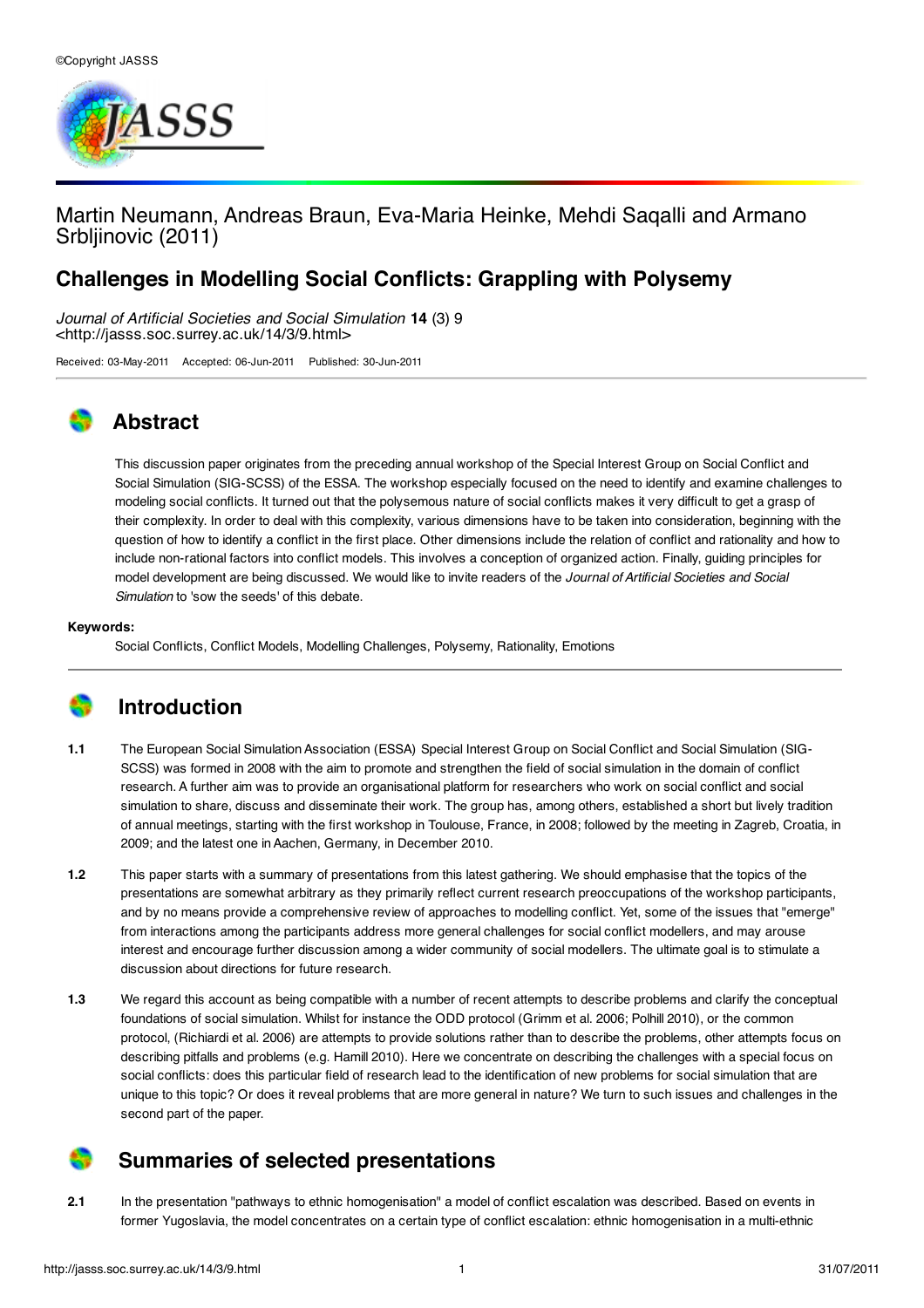society. Whilst an atmosphere of violence was stimulated by nationalist politicians, the ethnic homogenisation was often undertaken by citizens. This is represented in the model by two types of agents: politicians with a rational motivation to escalate the conflicts, and citizens, who possess an ethnic identity. Political conflicts provide the opportunity for ethnic homogenisation. Mobilising ethnic identities provide the motivation. It is intended to generate emergent entities and emergent properties through the interaction of culture and politics: namely ethnic homogenisation (emergent property of the model) undertaken by paramilitary militia (emergent entity).

- **2.2** Another presentation focussed on the importance of human emotions for both social conflicts and social order. In terms of agent-based modelling, emotion can be conceptualised as an attribute of human agents influencing their action tendencies, i.e. behaviour. A synchronous change in individuals' emotions at a micro-level may lead to sweeping changes of collective behavioural patterns at the macro-level and, vice versa, the macro-level social arrangements, institutions and policies may influence the emotions of individuals. This might have important implications for conflict resolution and order restoration. It seems, however, that people react more strongly to negative than to positive stimuli, which makes the transition from conflict to peace more problematic than descending from peace into conflict. Other challenges for both agent-based modelling and socio-psychological theories include elucidating the interplay between long-term sentiments and moods and short-term emotional reactions, as well as the interplay between affective and [non-affective](#page-5-2) factors in conflict dynamics (cf. Bar-Tal and Halperin 2011).
- **2.3** A controversial discourse in the (German) sociology of violence, taking place between the quantitative cause-and-effect oriented "mainstreamer" and the qualitative Thick Description oriented "innovators" (cf[.Nedelmann](#page-6-2) 1997; von [Trotha](#page-6-3) 1997), was the subject of a further presentation. This discourse, which can be traced back to a total of eight divergent dimensions (cf. [Nedelmann](#page-6-2) 1997), seems a little bit irritating, in line with Max Weber's [\(1984](#page-6-4): 8) definition of a socio-scientific analysis. Both paradigms set each with a different focus of explanation on social phenomena, although Weber pointed out the linkage of understanding and causal explanation. In terms of a new methodological base, the appliance of fuzzy logic can bridge this gap, also achieving a gain of knowledge within the future sociology of violence. Fuzzy logic is capable to enlarge the analytical space of possibilities regarding the inclusion of gradual crossings (cf. [Kosko](#page-6-5) 1993: 18-43). Violence does not only have to be analyzed in a way of either the one or the other approach, but now can be analyzed as a combination in between. An eightdimensional fuzzy set cube (for better illustration: eight two-dimensional cubes) is constructed, in which the particular corners of each dimension reflect the number of possibilities (i.e. none approach is able to explain the phenomenon, only one approach is declared to be the best strategy, both paradigms are able to explain the same phenomenon) and the particular vertical and horizontal edges represent the degree of the "mainstreamer" and "innovators" approach. This allows to analyze concrete acts of violence in terms of more or less or as well as (cf. [Ragin](#page-6-6) 2000: 8) being a case of the corresponding qualitative or quantitative part of each dimension. On the basis of school shootings it was shown, that for instance a bivalent perspective of either external dynamics (social structure) or internal dynamics (figuration, process-related momentum of violence) is not sufficient to reflect the complexity of such violent acts: school shootings are influenced by external dynamics as well as internal dynamics. So, here one approach comply with its opposite, what is contrary to the bivalent view in the classic dispute over method. Using the combined strength of both paradigms a polyvalent perspective of fuzzy violence can be taken into account (cf[.Ragin](#page-6-7) 1989, 2000) without ignoring the existent paradigms (cf. [Kosko](#page-6-5) 1993 18-43). Thus a fuzzy-methodological concept of violence is capable to explain violent acts as a synthesis of a micro- and macro-sociological analysis.
- **2.4** In addition, another presentation introduced a concept which applies the idea of categorising and analysing criminal networks by integrating the principle of bivalence into fuzzy-thinking. This concept, called fuzzy-crime, is built on the assumption that every description of complex societal phenomena comprises a conceptual uncertainty all of its own. This assumption is based on the fact that it is unrealistic to summarise these phenomena in few words and, similarly, excessive and complicated concepts and theories are often incapable of adequately defining complex phenomena intelligibly, as Hedström points out (cf. [Hedström](#page-5-3) 2008: 14). It seems to be more accurate to focus on classifying a phenomenon gradually among the both bivalent extreme cases of one and zero, of "corresponding to the definition" or "not corresponding to the definition" and to compare it with similar phenomena. Consequently, a certain phenomenon of crime, e.g. terrorism, is categorised within the set of terrorism using verbal labels like "clearly no terrorism", "rather no terrorism", "in between", "rather more terrorism than no terrorism" and "clearly terrorism". Instead of arguing about the question of a group being a terror organisation or not, one could ascertain the membership within the set of terrorism and compare this value to the one of another group. Adopting this approach may simplify conceptualisation and facilitate the analysis of complex phenomena. In addition, this procedure seems to be very constructive as social scientists classify theoretical concepts using vague verbalisations as relations between subsets anyway, for example, "physical violence is rather to be defined as an act of violence than being physical violence".

## **Challenges for modelling social conflicts**

**3.1** Based on these presentations, several challenges to modelling conflicts have been identified. These will be examined in this section.

#### **The polysemous nature of conflict**

**3.2** Not only do different disciplines view social conflict from different perspectives, but the meaning of the term is often interpreted differently by researchers within the same field of research. There are many areas around which there are varying definitions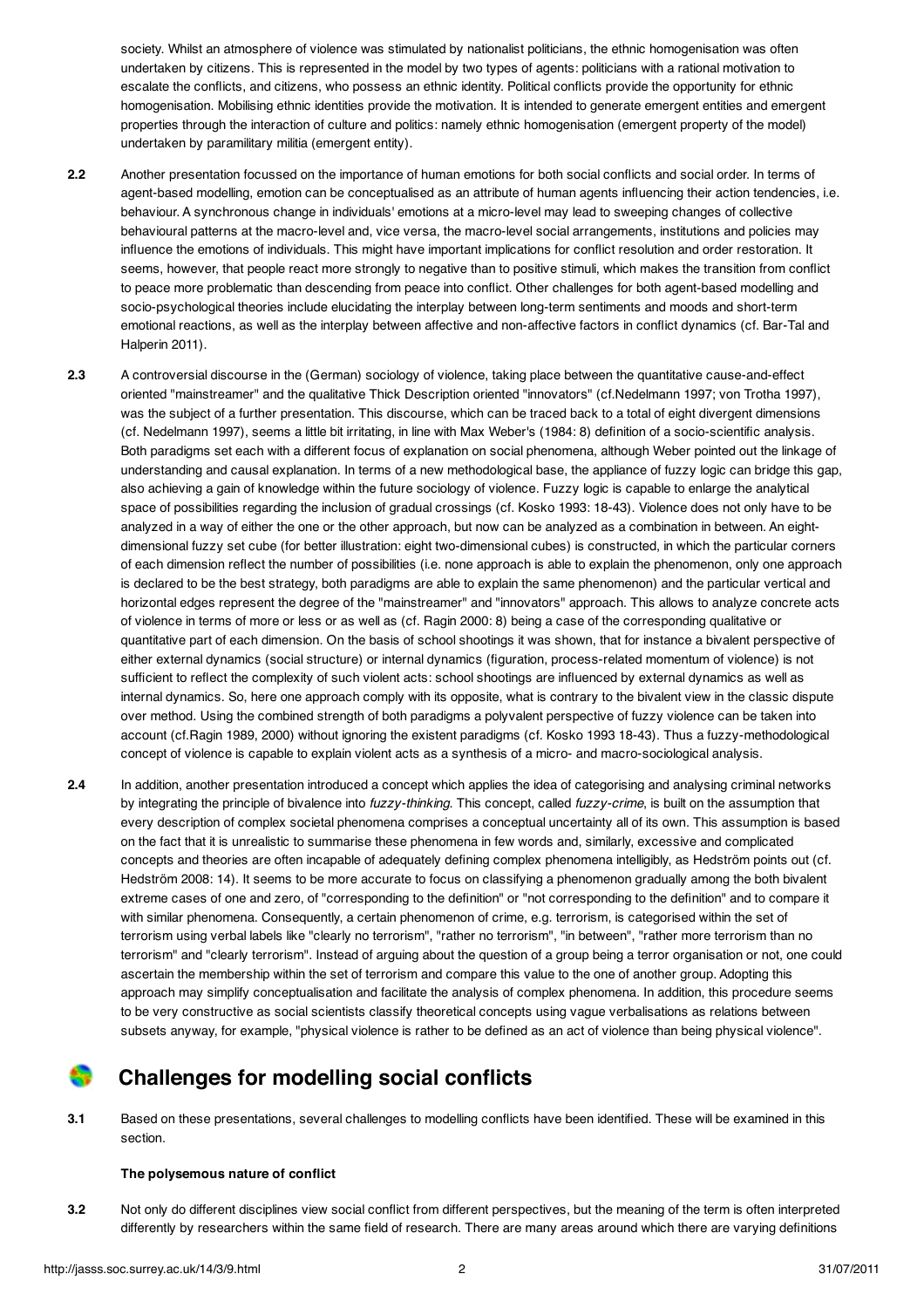of social conflict, including:

- latent vs. manifest (often also expressed as motivation vs. action):
- regulated vs. unregulated;
- indirect (parallel striving) vs. direct (mutual interference);
- unconscious vs. conscious;
- impersonal vs. personal:
- continuous vs. intermittent;
- communication absent vs. communication present;
- high communication vs. low communication;
- peaceful vs. violent:
- large admixture of co-operation vs. relatively pure antagonism;
- object-centred vs. opponent-centred;
- third party controls goal vs. opponent controls goal;
- origins of scarcity vs. origins of incompatibility/inconsistency;
- economic goals vs. non-economic goals, and
- non-disruptive vs. disruptive (Fink [1968](#page-5-4); see also [Amblard](#page-5-5) et al. 2010).
- **3.3** This multitude of possible conceptual approaches to social conflict is often perplexing and researchers from different research backgrounds or disciplines may even be unaware that the phenomenon they study can be viewed as social conflict. For this reason, conflicts can at best be regarded as a node within a web of different issues. Therefore it seems futile to search for a definitive interpretation of this inherently cloudy concept, drawing the conclusion that the notion of conflict is polysemous.
- **3.4** Having accepted this notion, it follows that conflict should be assessed using a concept that embraces this characteristic; the variation in concepts should not be challenged or overlooked, but instead this heterogeneity should be used to inform the research process. One possible solution for implementing this could be the application of a fuzzy scaled concept of conflict<sup>[\[1\]](#page-4-0)</sup>, which ranges from "clearly non-conflict" at one end of the scale to "clearly conflict" at the other end.

#### **How to recognise a social situation as a conflict?**

- **3.5** An important challenge in the research on social conflicts is the question of how agents representing parties involved in a conflict actually begin to interpret their relationship as confrontational. The question is important since experiencing<sup>[\[2\]](#page-4-1)</sup> the relationship as confrontational may lead to these parties resorting to more extreme measures of conflict "resolution" such as violence. Without having had the experience of a confrontational relationship, it is hard to imagine using violence as a means of settling unresolved issues. In other words, violence implies conflict while violent conflicts comprise only a subset of all possible conflicts.
- **3.6** Paraphrasing Clausewitz, escalating conflicts to violence can be regarded as politics by other means. Meanwhile, some points may be highlighted as common properties for identifying social conflicts from the observer perspective:
	- 1. 1. Connexion: Relational proximity [\(Godard](#page-5-6) 2005) is an important factor in identifying potential conflicts or tensions: stakeholders should be linked.
	- 2. 2. Brutal Change: Competition leads to conflict if something new happens or changes occur. In practice, this may mean the emergence of a new player or a new connection [\(Schmidt-Lainé](#page-6-8) and Pavé 2002).
	- 3. 3. Commitment: The engagement and even the "credible commitment" of stakeholders distinguishes conflict from tensions (Kirat and [Torre](#page-5-7) 2004). It means thereby the occurrence of a prior self-assessment by the stakeholders interpreting their relationships as confrontational.
	- 4. 4. Open game: Social conflicts may be settled only in cases where stakeholders can challenge and/or question the strength and/or the legitimacy of the powers-that-be (Weak states Mechanism: [Hagmann](#page-5-8) 2005).

#### **Conflicts and rationality**

- **3.7** Clausewitz is a protagonist of an approach to violent conflicts that emphasises their rational aspects, i.e. to regard the utilisation of violence as a means of reaching certain goals. This implies subjectively, at least that a rational "means to an end" calculation takes place. A prominent approach to conflict analysis, Realism and Neo-realism [\(Morgenthau](#page-6-9) 1948; [Waltz](#page-6-10) 1965), emphasises this aspect of the analysis of social conflicts. An opponent estimates that a current situation should be changed and an outcome can be achieved. This is guided by the principle of (state) interest. This approach is typical for sciences such as economics, geography or political sciences. The analysis concentrates on goals such as access to resources and a calculation of appropriateness of means by an evaluation of relative strength of e.g. military power. Conflicts can arise from the assessment that a resource is scarce or threatened (a resource can be water or media, or a bright future, or God).
- **3.8** This line of research coincides neatly with modelling approaches. Consider, for instance, models of resource management: resource management is faced with the problem that a sparse resource has to be distributed among competing actors. Whilst typically these models are not primarily concerned with violent conflicts, such models demonstrate the unpredictability from clearly non-conflict to clearly conflict situations. A rational approach for describing the target system coincides with modelling,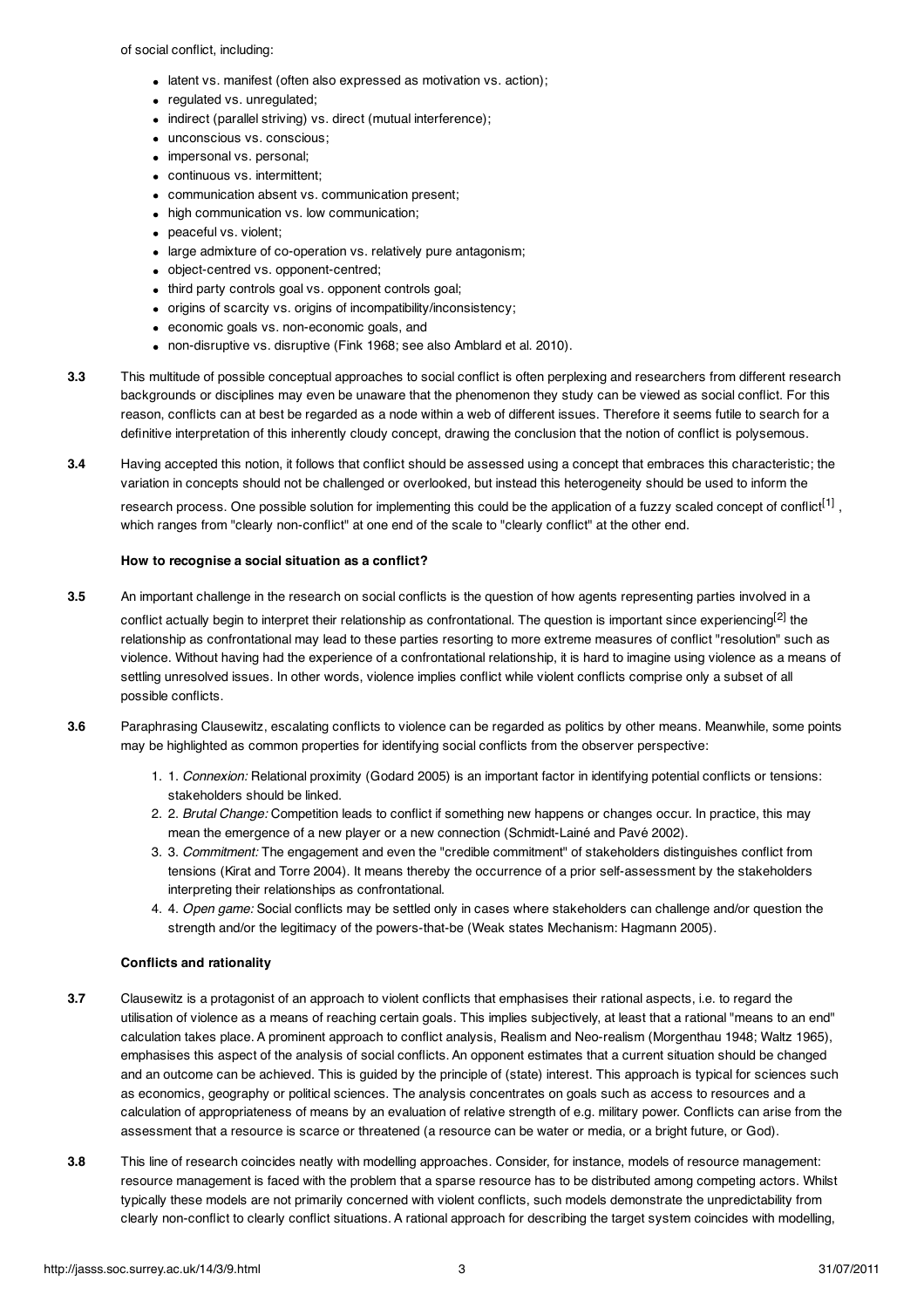since the design of agents has to provide decision rules. These rules need not be rational per se. However, rational principles provide inter-subjectively traceable guidelines for formulating "what if" clauses in the model assumptions. Yet conflicts imply some other elements (especially when violence occurs). This leads on to a remaining question about how emotional factors should be modelled?

#### **Non-rational factors: how to scale them up?**

- **3.9** The problem of integrating non-rational, e.g. emotional, aspects of human deliberative processes, actions and interactions into agent-based models requires richer representations of both individual agents and their (social) environments. The challenge of scaling emotions and their effects up to higher social levels requires further developments in both the theory of emotions and model development. [\[3\]](#page-4-2)
- **3.10** For example, the issue of experiencing the relationship as confrontational seems to be related to the social construction of narratives and the question of why some narratives are successful<sup>[\[4\]](#page-5-9)</sup> while others are not. The successfulness of narratives is likely to be dependent on the function of parameters originating from different levels: micro, meso, and macro, and agentbased simulations provide a good opportunity for modelling phenomena on each of these levels and integrating them together (Sawyer 2005).
- **3.11** Some of the micro-level variables influencing the successfulness of a narrative could be the valence (positive/negative) and arousal (intensity) of emotions induced by a narrative within the individual agents representing the narrative's audience. There may well exist a set of narrative patterns (e.g. blaming one ethnic group for hardships experienced by another group) characteristic of social conflicts in the sense that such narratives are particularly successful in evoking negative emotions within its audiences. On the other hand, there may also exist a set of narrative elements by which conflict narratives may be "improved" and transformed into ones inducing more positive than negative emotions within their audiences, facilitating conflict resolution ([Sluzki](#page-6-11) 2003; [Cobb](#page-5-10) 2006).
- **3.12** These features are only occasionally implemented in simulation models so far. Nevertheless, agent-based simulations might be among the most appropriate tools we have at present for modelling the social construction of narratives, the impact these narratives have on their audiences, particularly with regard to conflict escalation, as well as the enrichment of narratives by elements facilitating conflict resolution. Firstly, there exist a number of approved models within a closely related field, namely opinion dynamics (e.g. [Hegselman](#page-5-11) and Krause 2002) and the spread of extremist ideas (e.g. [Deffuant](#page-5-12) et al. 2002). Secondly, simulation inherently accounts for path dependency to reflect the dynamics that is implied by the successfulness of narratives to induce social movements.

#### **Rules, group movements and institutions**

- **3.13** Traditionally the mobilisation of social movements has been analysed according to rational choice, in other words, by a calculation of (individual) interests. Following Olson [\(1965](#page-6-12)), theories of public choice have developed formal models of collective decisions that can be transformed into simulation models in a straightforward manner. However, the success or failure of group movements also depends on non-rational elements, such as the emotional appeal of certain narratives.
- **3.14** The awarding of the 2009 Nobel prize to Elinor Ostrom for her institutional approach (Ostrom 1990) can be seen as an acknowledgement of the capacities of new computer modelling tools, together with new interdisciplinary methodologies, providing fresh insights into issues at the heart of social, psychological and political research regarding human conflicting relationships. Indeed, social conflicts, as they are reaching crisis point, may be seen as one of the challenges that the social formalisation, analysis and modelling sciences should explore. They involve brutal events where conflicting interests, be they economical or biophysical, are connected with emotions, diffusion of trends and other fuzzy social phenomena that may include "rational" factors as hidden tendencies but also emerging brutal shifts of one population or individuals. This new line of research calls for an examination of the sociology of organised action (Crozier and [Friedberg](#page-5-13) 1977) and requires other tools to determine the balance of wills and powers between stakeholders. In particular, the process of institutionalisation deserves further attention in the practice of model building. To recall an example of one of the presentations: how do new collective actors, such as paramilitary militia, emerge and become recognised in this role?

#### <span id="page-4-1"></span><span id="page-4-0"></span>Agent-based simulations might be one of the most suitable tools we have at present to mimic social conflicts

**3.15** The power of agent-based models is based on the creation of many actors interacting qualitatively within a model. It then allows (i) the integration of qualitative variables from socio-anthropological disciplines, and even emotional variables, such as anger or ideological representations; (ii) the interaction between virtual actors that may lead to emergent phenomena, sometimes brutal and even "snowball" ones; (iii) the emphasis on narratives, i.e. the creation of representations and ideologies that may crystallise and reinforce one stakeholder's position ([Sluzki](#page-6-11) 2003), through innovation, diffusion processes and networks [\(Rogers](#page-6-13) 1993; [Thiriot](#page-6-14) and Kant 2008). These positive features listed here are necessary and even sufficient conditions for considering that agent-based models, when pushed to their maximum potential, may be the key tool for assessing social conflicts.

#### <span id="page-4-2"></span>**Does mimicking social conflicts mean understanding them?**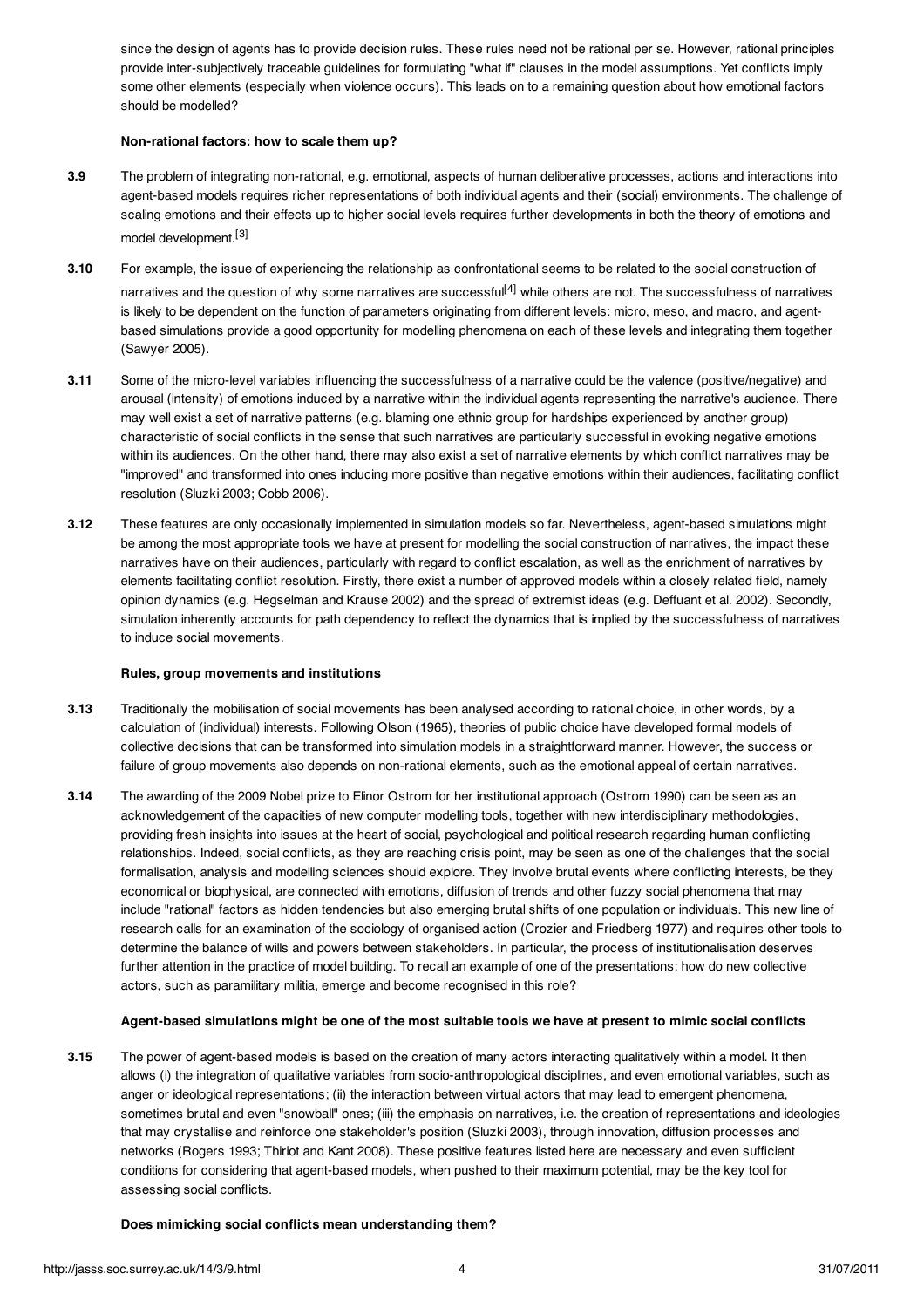- <span id="page-5-9"></span><span id="page-5-5"></span>**3.16** Typically, three objectives are assigned to modelling: description, understanding, and prediction ([Bousquet](#page-5-14) et al. 1998; [Edmonds](#page-5-15) and Moss 2005). These three objectives can be characterised as three stages of one process. Describing a situation by means of a model, a conceptualization, or a map, is the first step in designing a simulation model. This implies to have a coherent overview of the phenomenon. In general, understanding is regarded as the analysis of the dynamics of the interactions. A model allows performing operations that could not be done otherwise (such as what-if analysis, sensitivity analysis, parameter-space searches, etc.). This increases researchers' capacities of both asking and answering relevant questions about the modelled phenomenon. Finally, prediction requires confidence regarding the construction carried out previously, which is used to conceive of scenarios, i.e. changes in conditions beyond the established domain of validity. This last step, prediction, raises harsh ethical issues, as models, just like any scientific theory, cannot actually prove anything, although using models can be a useful asset for stakeholders. However, in the case of conflicts, the stakeholders are conflicting parties. Models can be used strategically, i.e. in support of the interests of parties involved, and not only for conflict settlement.
- <span id="page-5-14"></span><span id="page-5-10"></span><span id="page-5-2"></span>**3.17** Two dominant lines of modelling strategies have been identified, which contribute differently to the different stages of the modelling process: (i) a KIDS approach using descriptive models, where numerous variables are combined, while relations and conditions are selected from real cases to illustrate tendencies and trends; (ii) a KISS approach using primarily theoretical models resulting from abstract conflict analyses where theories are tested [\(Edmonds](#page-5-15) and Moss 2005). At first sight the KIDS approach is associated more to description and prediction, while the KISS approach is associated more to understanding and explanation. In the latter case the role of simulation models can be described as a tool for testing the robustness of a theory and explicating the mental model of the modeller.
- <span id="page-5-16"></span><span id="page-5-13"></span><span id="page-5-12"></span>**3.18** However, the notion of understanding can be extended beyond asking and answering relevant questions about the modelled phenomenon. In line with Max Weber's definition of a socio-scientific analysis [\(Weber](#page-6-4) 1984) understanding involves a comprehension of the "inner" motives of an actor ("Verstehen"). Such research is directed at investigating the relation of the individual and society: As pointed out above, the inclusion of non-rational factors requires, among others, examining the process of the social construction and the impact of certain narratives which motivate or guide individual action. Thus, it requires a comprehension of how "external" social processes impact on "internal", mental processes, and *vice versa* – how "internal" cognitive and emotional processes exert influence on inter-personal interactions and social processes. Describing this "two way dynamics" induces one to explicate the mental model of the stakeholders. This cannot be done by abstract theoretical models. From such a perspective, it becomes visible that the KIDS approach, as descriptive mode of modelling, contributes also to the modelling objective of understanding.

### <span id="page-5-22"></span><span id="page-5-21"></span><span id="page-5-15"></span>**Conclusion**

<span id="page-5-19"></span><span id="page-5-4"></span>**4.1** These reflections on the challenges involved in modelling conflicts are by no means exhaustive. Nevertheless, we hope to have identified some areas that deserve attention and where it is reasonable to expect that future developments in modelling technologies can provide constructive solutions. In any case, if the issues considered here can at least provide a starting point for a reflection on further problems and possible answers, then some progress has been achieved in the field of modelling conflicts.

## <span id="page-5-20"></span>**Acknowledgements**

<span id="page-5-6"></span><span id="page-5-0"></span>The workshop of the SIG-SCSS was made possible thanks to generous funding from the ESSA.

### **Notes**

<span id="page-5-8"></span><span id="page-5-1"></span><sup>1</sup> This aspect may seem somewhat new to the field of conflict research, but the fuzzy-logical methodology is already and increasingly in use in the process of agent-based-modelling [\(Dykstra](#page-5-16) et al. 2010; [Suarez](#page-6-15) et al. 2010).

<span id="page-5-11"></span><span id="page-5-3"></span><sup>2</sup> Various authors disagree on whether this "experience" need to be conscious or not. Examples of such "experiences" include a sense of failure to fulfil the needs for gratification/utility, self-confirmation, a sense of sharing a common universe with others, a sense of trust and ontological security, avoidance of anxiety, and affirmation of group membership and social solidarity ([Turner](#page-6-16) 1987).

<span id="page-5-18"></span><span id="page-5-17"></span><span id="page-5-7"></span> $3$  The aspect that emotions do play a role in the actions of individuals was already mentioned by Theodore Kemper [\(1978](#page-5-17)), Arlie Hochschild [\(1990](#page-5-18)), Helena Flam [\(1990a](#page-5-19), [1990b](#page-5-20)) and Uwe Schimank [\(2010](#page-6-17)), who emphasised the effect of emotions on action—constructing another actor model, the so called "emotional man", additional to the concepts of homo oeconomicus and homo sociologicus (cf. [Schimank](#page-6-17) 2010: 135). One can also find various attempts in AI literature to develop a computational architecture for "emotional agents" (see e.g. [Egges](#page-5-21) et al. 2004[;El-Nasr](#page-5-22) et al. 2000; Ventura and [Pinto-Ferreira](#page-6-18) 2009).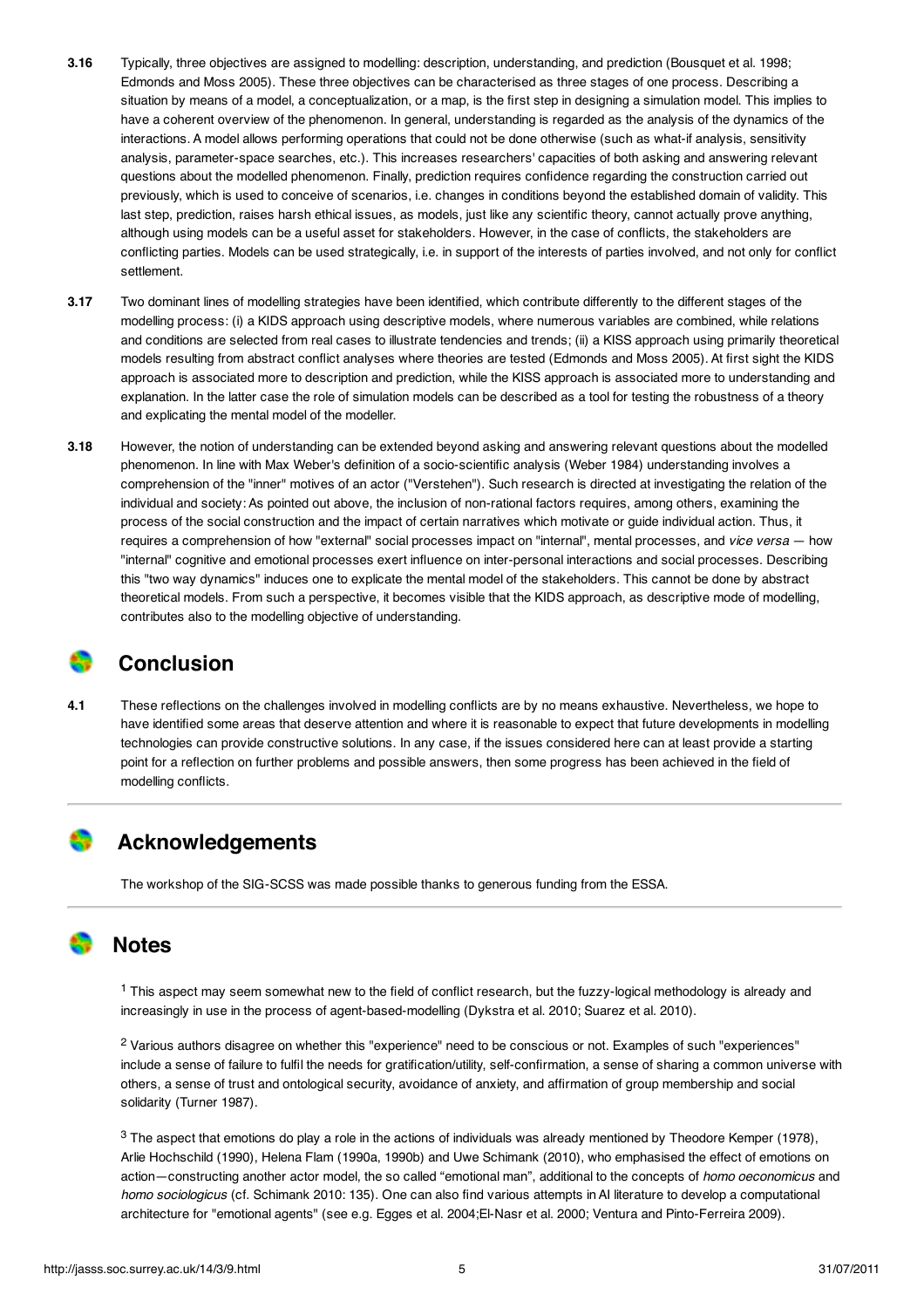<span id="page-6-5"></span><sup>4</sup> It has to be emphasised that the notion of successfulness is not used in a moral sense. Successful means only that a narrative factually reaches an audience. It also includes successful stimulation of negative or aggressive emotions.

### <span id="page-6-9"></span>**References**

<span id="page-6-2"></span>AMBLARD, F, Geller, A, Neumann, M, Srbljinovic, A and Wijermans, N (2010) Analyzing social conflict via computational social simulation: A review of approaches. In Martinás K, Matika D, and Srbljinovic A (Eds.) Complex Societal Dynamics - Security Challenges and Opportunities. Amsterdam: IOS Press. pp. 126-141.

<span id="page-6-12"></span>BAR-TAL D and Halperin E (2011) Socio-psychological barriers to conflict resolution. In Bar-Tal D (Ed.) Intergroup conflicts and their resolution: Social psychological perspective. New-York: Psychology Press. pp. 217-240.

<span id="page-6-0"></span>BOUSQUET, F, Bakam, I., Protonand, H. and Le Page C (1998) Cormas: Common-Pool Resources and Multi-Agent Systems. In IEA/AIE '98 Proceedings of the 11th International Conference on Industrial and Engineering Applications of Artificial In telligence and Expert Systems: Tasks and Methods in Applied Artificial Intelligence. Berlin: Springer. pp. 826-837.

<span id="page-6-7"></span>COBB S (2006) A developmental approach to turning points: 'Irony' as an ethics for negotiation pragmatics. Harvard Negotiation Law Review 11 (2). pp. 147-197.

<span id="page-6-6"></span>CROZIER M and Friedberg E (1977) L'acteur et le système. Dynamiques de l'action collective. Seuil, Paris, France.

<span id="page-6-1"></span>DEFFUANT, G, Amblard, F, Weisbuch, G and Faure, T (2002) How can extremism prevail? A study based on the relative agreement model. Journal of Artificial Societies and Social Simulation 5 (4) 1, <http://jasss.soc.surrey.ac.uk/5/4/1.html>.

<span id="page-6-13"></span>DYKSTRA, P, Elsenbroich, C, Jager, W, de Lavalette, G and Verbrugge, R (2010) A logic-based architecture for opinion dynamics. In Ernst A and Kuhn S (Eds.) Proceedings of the 3rd World Congress on Social Simulation WCSS2010 (CD-ROM). Kassel, Germany: Center for Environmental Systems Research, University of Kassel.

EDMONDS B and Moss S (2005) From KISS to KIDS: an 'anti-simplistic' modelling approach. Lecture Notes in Artificial Intelligence 34 (15). pp. 130-144.

<span id="page-6-17"></span><span id="page-6-8"></span>EGGES, A, Kshirsagar, S and Magnenat-Thalmann, N (2004) Generic personality and emotion simulation for conversational agents. Computer Animation and Virtual Worlds 15 (1). pp. 1-13. [\[doi:10.1002/cav.3\]](http://dx.doi.org/10.1002/cav.3)

<span id="page-6-11"></span>EL-NASR, M S, Yen, J and Loerger, T (2000) FLAME - A Fuzzy Logic Adaptive Model of Emotions, Autonomous Agents and Multi-agent Systems 3 (3). pp. 219-257. [\[doi:10.1023/A:1010030809960\]](http://dx.doi.org/10.1023/A:1010030809960)

<span id="page-6-15"></span>FINK C F (1968) Some conceptual difficulties in the theory of social conflict. Journal of Conflict Resolution 12 (4). pp. 412-460. [\[doi:10.1177/002200276801200402\]](http://dx.doi.org/10.1177/002200276801200402)

FLAM H (1990a) The Emotional Man I: The Emotional Man and the Problem of Collective Action. International Sociology 5, pp. 39-56. [\[doi:10.1177/026858090005001004\]](http://dx.doi.org/10.1177/026858090005001004)

<span id="page-6-14"></span>FLAM H (1990b) The Emotional Man II: Corporate Actors as Emotion-Motivated Emotion Managers. International Sociology 5. pp. 225-234. [\[doi:10.1177/026858090005002007\]](http://dx.doi.org/10.1177/026858090005002007)

<span id="page-6-16"></span>GRIMM, V. et al. (2006) A standard protocol for describing individual and agent-based models. Ecological Modelling 198 (1-2). pp. 115-126. [\[doi:10.1016/j.ecolmodel.2006.04.023\]](http://dx.doi.org/10.1016/j.ecolmodel.2006.04.023)

<span id="page-6-18"></span>GODARD O (2005) Les trois courants complémentaires du champ de l'économie de l'environnement: une lecture systémique. Cahiers d'épistémiologie, 335.

<span id="page-6-3"></span>HAGMANN T (2005) Confronting the concept of environmentally-induced conflict. Peace, Conflict & Development, 6. pp. 1-22.

<span id="page-6-10"></span>HAMILL L (2010) Agent-based modelling: The next 15 years. Journal of Artificial Societies and Social Simulation 13 (4) 7, [http://jasss.soc.surrey.ac.uk/13/4/7.htm](http://jasss.soc.surrey.ac.uk/13/4/7.html)l.

<span id="page-6-4"></span>HEDSTRÖM P (2008) Anatomie des Sozialen. Prinzipien der Analytischen Soziologie. Wiesbaden: VS Verlag.

HEGSELMANN R and Krause U (2002) Opinion dynamics and bounded confidence: Models, analysis and simulation. Journal of Artificial Societies and Social Simulation 5 (3) 2, <http://jasss.soc.surrey.ac.uk/5/3/2.html>.

HOCHSCHILD A (1990) Ideology an Emotion Management: A Perspective and Path for Future Research. In Kemper T (ed): Research Agendas in the Sociology of Emotions . Albany: State University of New York Press. pp 117-142.

KEMPER T (1978) A Social Interactional Theory of Emotions. New York et al.: John Wiley & Sons.

KIRAT T and Torre A. (2004) Modalités d'émergence et procédures de résolution des conflits d'usage autour de l'espace et des ressources naturelles. Analyse dans les espaces ruraux. Programme Environnement, Vie, Sociétés: Territoires,